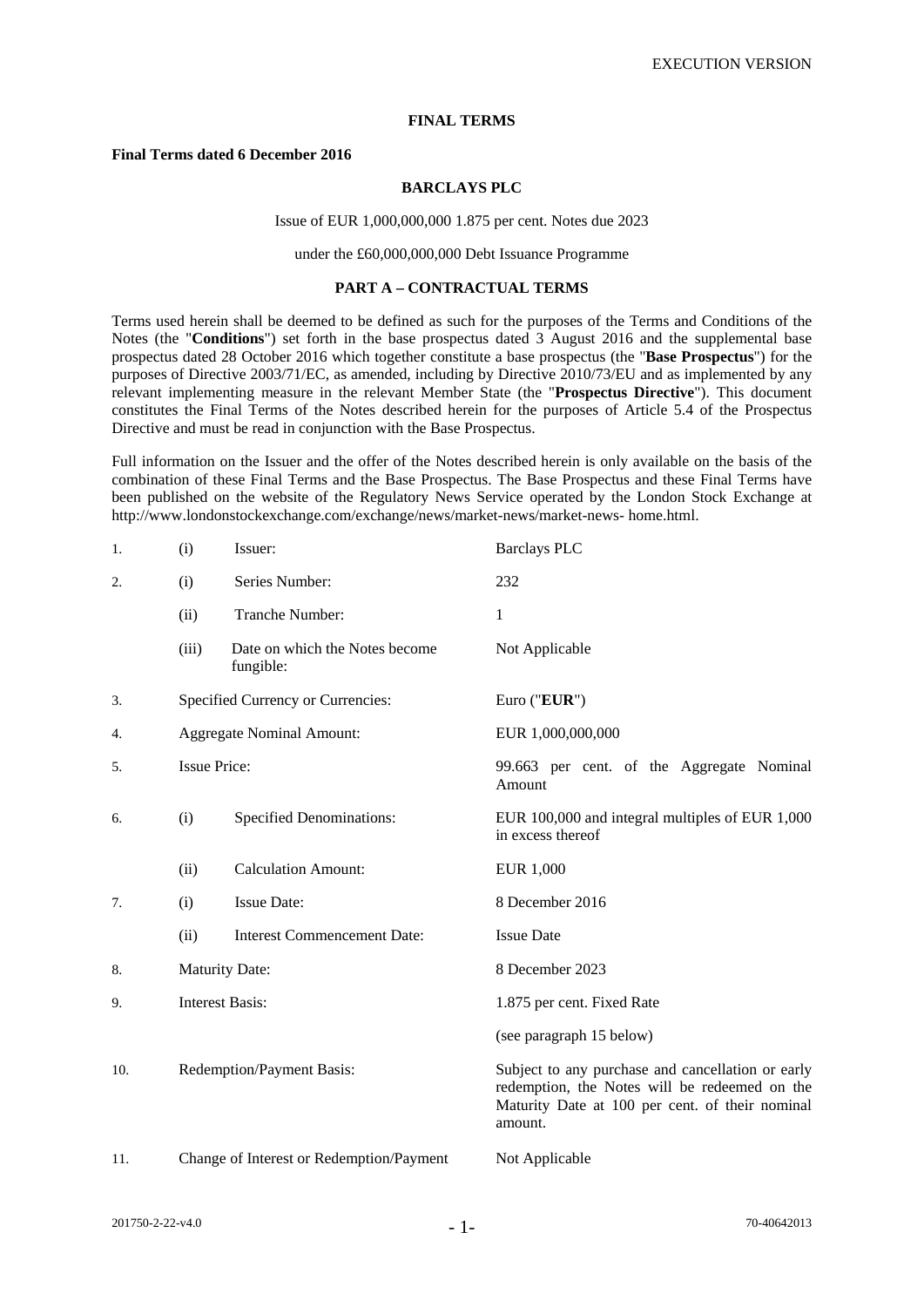Basis:

| 12. |     | Put/Call Options:                                   | Not Applicable |
|-----|-----|-----------------------------------------------------|----------------|
| 13. | (i) | Status of the Notes:                                | Senior         |
|     | (i) | Date of approval for issuance of Notes<br>obtained: | 28 July 2016   |
| 14. |     | Senior Notes Waiver of Set-off:                     | Applicable     |

# **PROVISIONS RELATING TO INTEREST (IF ANY) PAYABLE**

| 15. |                                                                                                                               |                                      | <b>Fixed Rate Note Provisions</b>                                                                       | Applicable                                                                                                                                                 |  |
|-----|-------------------------------------------------------------------------------------------------------------------------------|--------------------------------------|---------------------------------------------------------------------------------------------------------|------------------------------------------------------------------------------------------------------------------------------------------------------------|--|
|     | Rate of Interest:<br>(i)                                                                                                      |                                      |                                                                                                         | 1.875 per cent. per annum payable annually in<br>arrear on each Interest Payment Date                                                                      |  |
|     | (ii)                                                                                                                          | (A)                                  | <b>Interest Payment Date:</b>                                                                           | 8 December in each year, commencing on 8<br>December 2017                                                                                                  |  |
|     |                                                                                                                               | (B)                                  | <b>Interest Payment Date</b><br>adjustment (for Renminbi or<br>Hong Kong dollar-<br>denominated Notes): | Not Applicable                                                                                                                                             |  |
|     | (iii)                                                                                                                         | <b>Fixed Coupon Amount:</b>          |                                                                                                         | EUR 18.75 per Calculation Amount payable on<br>each Interest Payment Date                                                                                  |  |
|     | (iv)                                                                                                                          |                                      | Broken Amount(s):                                                                                       | Not Applicable                                                                                                                                             |  |
|     | (v)                                                                                                                           |                                      | Day Count Fraction:                                                                                     | Actual/Actual (ICMA)                                                                                                                                       |  |
|     | Party responsible for calculating the<br>(vi)<br>amount payable upon Illiquidity,<br>Inconvertibility or Non-transferability: |                                      |                                                                                                         | Not Applicable                                                                                                                                             |  |
| 16. |                                                                                                                               | <b>Reset Note Provisions</b>         |                                                                                                         | Not Applicable                                                                                                                                             |  |
| 17. |                                                                                                                               |                                      | <b>Floating Rate Note Provisions</b>                                                                    | Not Applicable                                                                                                                                             |  |
| 18. |                                                                                                                               |                                      | Zero Coupon Note Provisions                                                                             | Not Applicable                                                                                                                                             |  |
|     |                                                                                                                               |                                      | PROVISIONS RELATING TO REDEMPTION                                                                       |                                                                                                                                                            |  |
| 19. | Call Option                                                                                                                   |                                      |                                                                                                         | Not Applicable                                                                                                                                             |  |
| 20. | Put Option                                                                                                                    |                                      |                                                                                                         | Not Applicable                                                                                                                                             |  |
| 21. |                                                                                                                               | Final Redemption Amount of each Note |                                                                                                         | Subject to any purchase and cancellation or early<br>redemption, the Notes will be redeemed on the<br>Maturity Date at EUR 1,000 per Calculation<br>Amount |  |
| 22. |                                                                                                                               |                                      | <b>Early Termination Amount</b>                                                                         | Not Applicable                                                                                                                                             |  |

# **GENERAL PROVISIONS APPLICABLE TO THE NOTES**

23. Form of Notes: **Registered Notes**:

Unrestricted Global Certificate registered in the name of a nominee for a common safekeeper for Euroclear and Clearstream, Luxembourg (that is,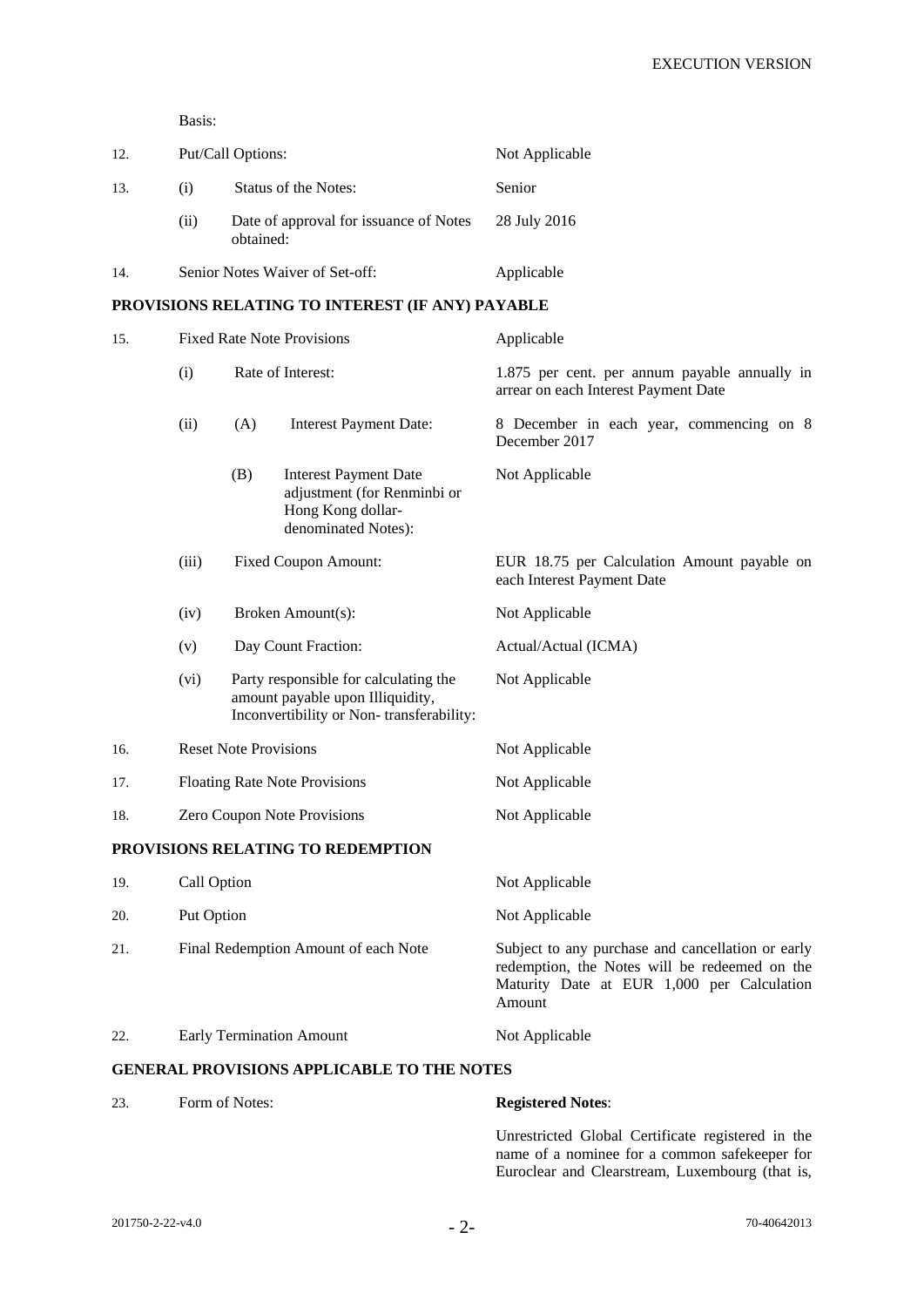|     |                                                                                          | held under the New Safekeeping Structure (NSS))<br>for Unrestricted<br>Individual<br>exchangeable<br>Certificates in the limited circumstances described<br>in the Unrestricted Global Certificate |
|-----|------------------------------------------------------------------------------------------|----------------------------------------------------------------------------------------------------------------------------------------------------------------------------------------------------|
| 24. | New Global Note:                                                                         | N <sub>0</sub>                                                                                                                                                                                     |
| 25. | Additional Financial Centre(s) or other special<br>provisions relating to payment dates: | Not Applicable                                                                                                                                                                                     |
| 26. | Talons for future Coupons to be attached to<br>Definitive Notes:                         | No.                                                                                                                                                                                                |
| 27. | <b>Spot Rate:</b>                                                                        | Not Applicable                                                                                                                                                                                     |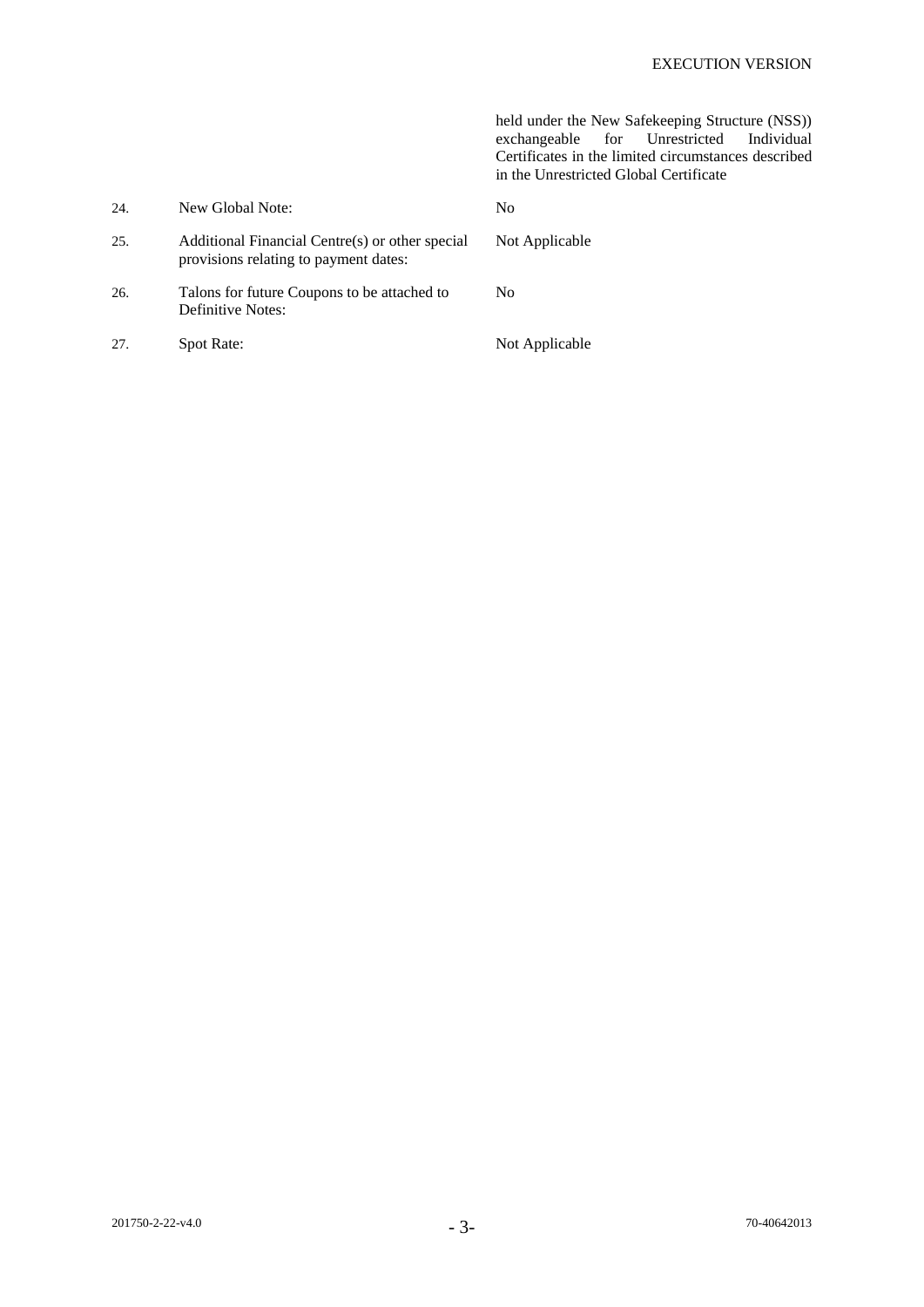SIGNED on behalf of BARCLAYS PLC:

By:  $\ldots$ ................... **Duly** authorised

.<br>Linda tutun bahasa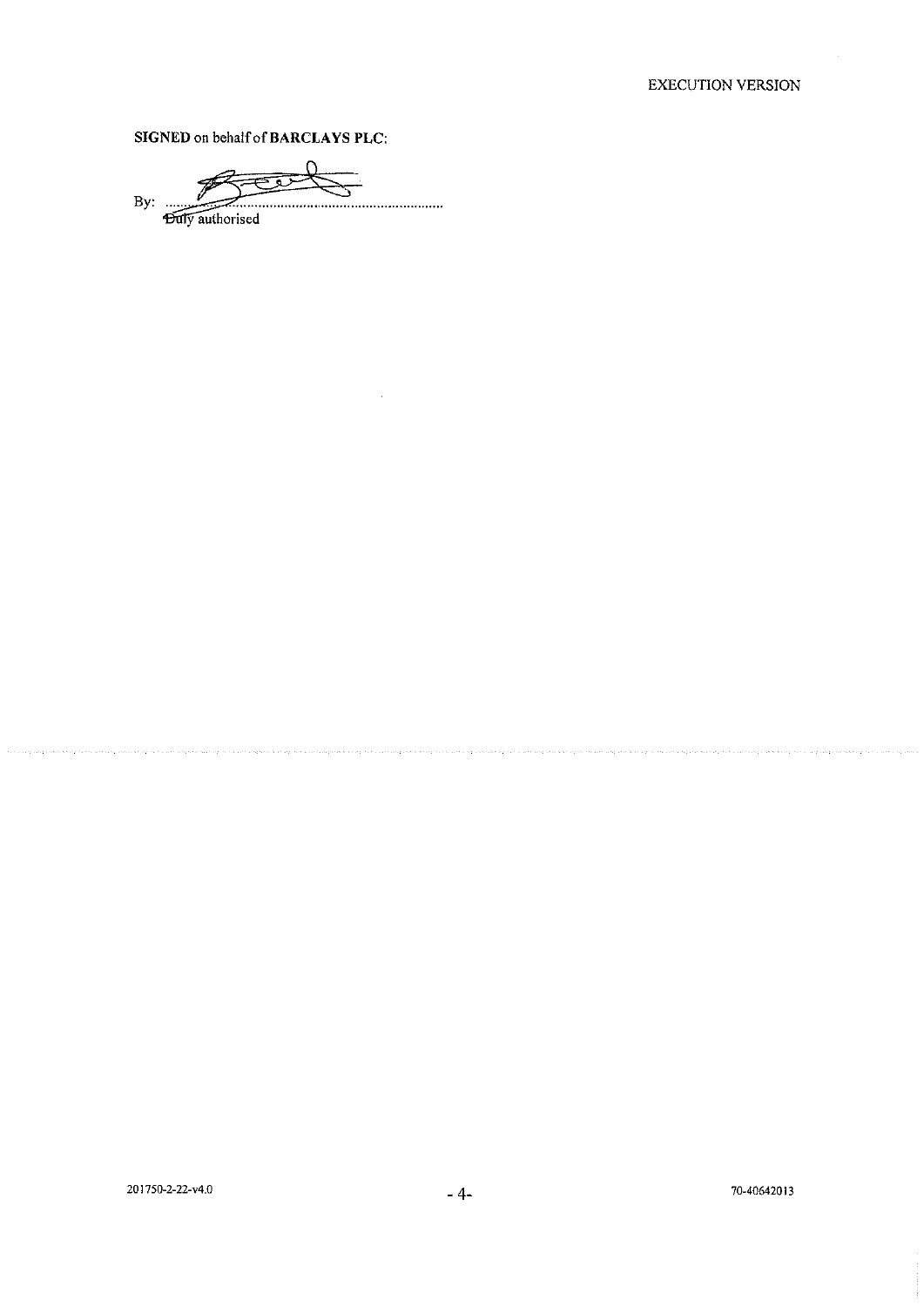# **PART B – OTHER INFORMATION**

### 1. **LISTING**

 (i) Listing and admission to trading: Application is expected to be made by the Issuer (or on its behalf) for the Notes to be admitted to trading on the Regulated Market of the London Stock Exchange with effect from on or about the Issue Date.

 (ii) Estimate of total expenses related to £3,650 admission to trading:

#### 2. **RATINGS**

Ratings: The Notes to be issued are expected to be rated:

 Standard & Poor's Credit Market Services Europe Limited ("**Standard & Poor's**"): BBB

Moody's Investors Service Ltd. ("**Moody's**"): Baa3

Fitch Ratings Limited ("**Fitch**"): A

 The short term unsecured obligations of the Issuer are rated A-2 by Standard & Poor's, P-3 by Moody's and F1 by Fitch, and the unsecured unsubordinated long-term obligations of the Issuer are rated BBB by Standard & Poor's, Baa3 by Moody's and A by Fitch.

 Each of Moody's, Standard & Poor's and Fitch is established in the European Economic Area (the "**EEA**") and is registered under Regulation (EC) No. 1060/2009 (as amended) (the "**CRA Regulation**"). As such, each of Moody's, Standard & Poor's and Fitch is included in the list of credit rating agencies published by the European Securities and Markets Authority on its website in accordance with the CRA Regulation.

### 3. **INTERESTS OF NATURAL AND LEGAL PERSONS INVOLVED IN THE ISSUE**

 Save as discussed in "*Subscription and Sale*", so far as the Issuer is aware, no person involved in the offer of the Notes has an interest that is material to the offer.

 The Managers and their affiliates have engaged, and may in the future engage, in investment banking and/or commercial banking transactions with, and may perform other services for, the Issuer and its affiliates in the ordinary course of business.

#### 4. **USE OF PROCEEDS**

 The proceeds of the issue will be used for general corporate purposes of the Issuer and its subsidiaries and/or the Group.

### 5. *Fixed Rate Notes only* **– YIELD**

Indication of yield: 1.927 per cent.

 The indicative yield is calculated at the Issue Date on the basis of the Issue Price. It is not an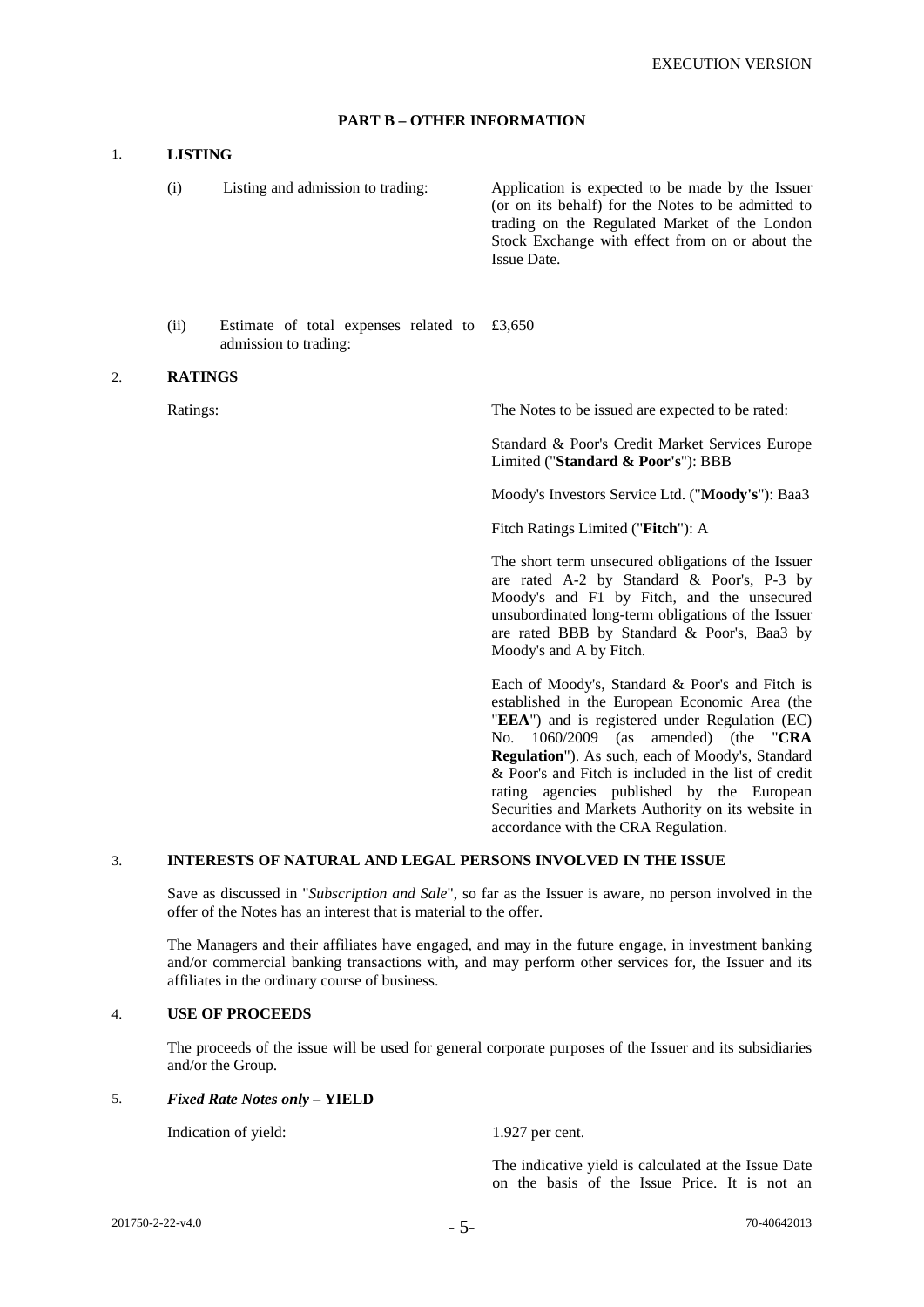indication of future yield.

# 6. **OPERATIONAL INFORMATION**

| (i)   | <b>CUSIP</b> Number                                                                                                                                            | Not Applicable           |
|-------|----------------------------------------------------------------------------------------------------------------------------------------------------------------|--------------------------|
| (ii)  | ISIN:                                                                                                                                                          | XS1531174388             |
| (iii) | Common Code:                                                                                                                                                   | 153117438                |
| (iv)  | CINS Code:                                                                                                                                                     | Not Applicable           |
| (v)   | <b>CMU</b> Instrument Number:                                                                                                                                  | Not Applicable           |
| (vi)  | Any clearing system(s) other than Not Applicable<br>Euroclear, Clearstream Luxembourg,<br>DTC or the CMU Service and the<br>relevant identification number(s): |                          |
| (vii) | Delivery:                                                                                                                                                      | Delivery against payment |

- (viii) Names and addresses of additional Paying Agent(s) (if any): Not Applicable
- (ix) Intended to be held in a manner which would allow Eurosystem eligibility:

Yes. Note that the designation "yes" simply means that the Notes are intended upon issue to be deposited with one of the ICSDs as common safekeeper, and registered in the name of a nominee of one of the ICSDs acting as common safekeeper, and does not necessarily mean that the Notes will be recognised as eligible collateral for Eurosystem monetary policy and intra day credit operations by the Eurosystem either upon issue or at any or all times during their life. Such recognition will depend upon the ECB being satisfied that Eurosystem eligibility criteria have been met.

# 7. **DISTRIBUTION**

|  | (i)<br>U.S. Selling Restrictions:<br>Method of distribution:<br>(ii) |                                                     | Reg. S Compliance Category 2/ TEFRA not<br>applicable |  |  |
|--|----------------------------------------------------------------------|-----------------------------------------------------|-------------------------------------------------------|--|--|
|  |                                                                      |                                                     | Syndicated                                            |  |  |
|  | (iii)                                                                | If syndicated                                       |                                                       |  |  |
|  |                                                                      | <b>Managers</b><br>(a)<br>and<br><b>Names</b><br>of | ABN AMRO Bank N.V.                                    |  |  |
|  |                                                                      | underwriting commitments:                           | Banca IMI S.p.A.                                      |  |  |
|  |                                                                      |                                                     | <b>Bankinter SA</b>                                   |  |  |
|  |                                                                      |                                                     | <b>Barclays Bank PLC</b>                              |  |  |
|  |                                                                      |                                                     | Bank of Montreal, London Branch                       |  |  |
|  |                                                                      |                                                     | <b>BNP PARIBAS</b>                                    |  |  |
|  |                                                                      |                                                     | Commerzbank Aktiengesellschaft                        |  |  |
|  |                                                                      |                                                     | Commonwealth Bank of Australia                        |  |  |
|  |                                                                      |                                                     | CIBC World Markets plc                                |  |  |
|  |                                                                      |                                                     | Mizuho International plc                              |  |  |